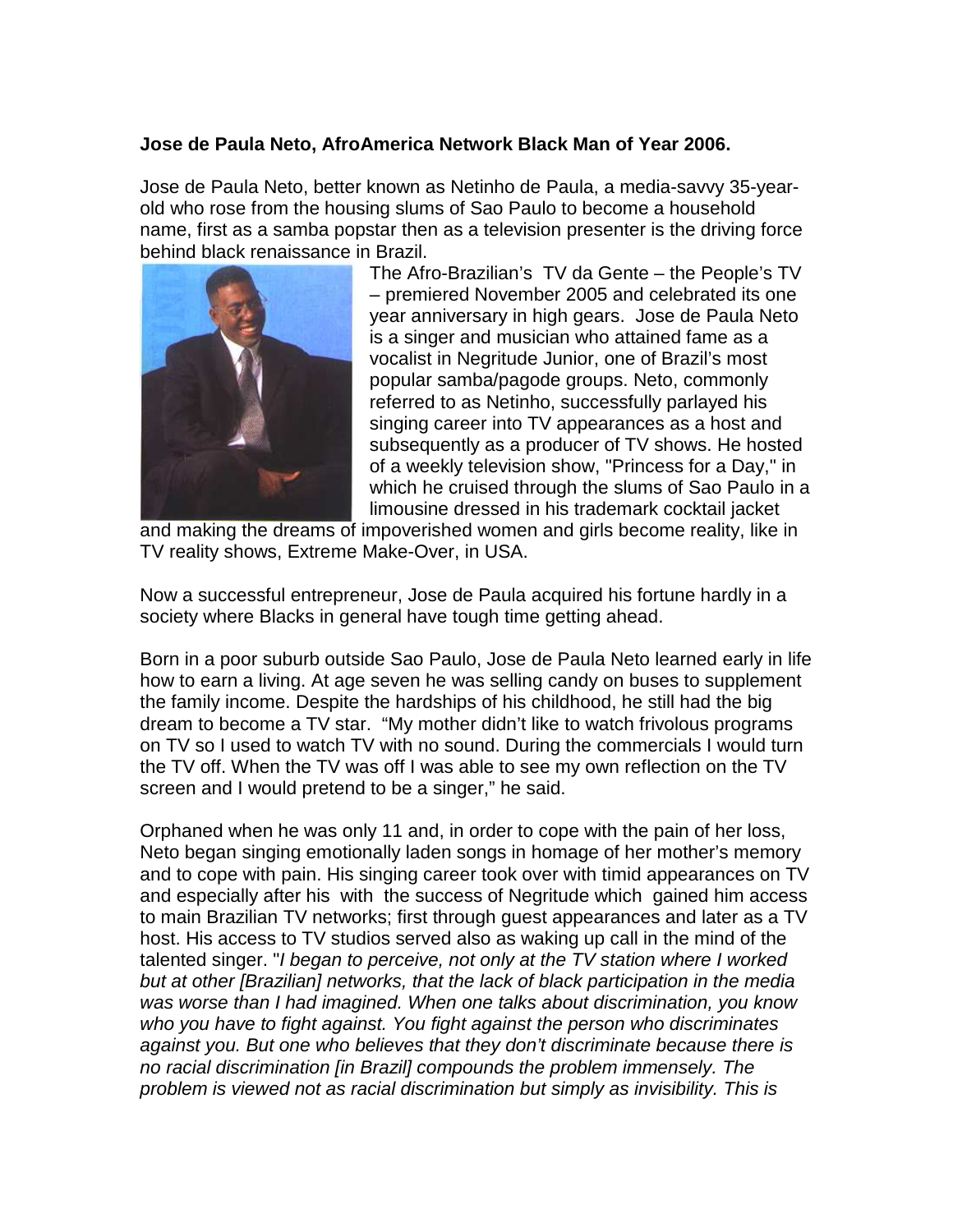much more difficult to confront," Neto observed.

Neto's acute observations on the absence of Afro-Brazilians on Brazilian TV are certainly not a figment of his imagination. Outside of sports and entertainment, Afro-Brazilians do not figure prominently on any of Brazil's three major networks: Rede Globo, SBT (Sistema Brasileira de Televisao) and Rede Manchete. . "Our country is marked by racial mixtures. But the actual model of TV does not represent the majority of Brazilians." This "invisibility" of the Black major component of the Brazilian society has historical antecedents and is deeply rooted in the subtle and not so subtle interplay between gross economic disparities and racism. White Brazilians are quick to point out that the lack of a significant black presence on TV networks is more grounded in the former and won't hesitate to name a litany of factors, such as inordinate illiteracy levels, criminality, drugs, etc., that coalesce to effectuate a "black vacuum" within Brazilian media networks. Afro-Brazilian militants however, are quick to counter that, while it's true that the aforementioned societal ills are commonplace amongst a significant cadre of black Brazilians, they are more indicative of an underlying current of institutional racism that is conveniently extricated from popular discussion surrounding the issue than any lethargic disposition or intellectual ineptitude on the part of Afro-Brazilians.

 "Our TV will reproduce, for the first time, the true image of the people," said de Paula Neto. "We are trying to help our own people, given that nobody else seems to want to do it"

TV da Gente bills itself as the "color of Brazil" and the "new standard" which all networks will have to emulate. What immediately strikes one about the new channel is that Afro-Brazilians predominate in all of the shows offered – from



children's programs, news broadcasts, hip hop, gospel and R&B videos to political commentary talk shows. The presence of black Brazilians is undeniable and absolute. This fact coincides with the stated objectives of TV da Gente which are to reinvigorate Brazilian TV and show Brazil's true racial plurality. According to Neto; "The goal of TV da Gente is to show the ethnic diversity within Brazil and to valorize its social integration. It will promote ethnic

pride as it is more than just a personal dream; it is a realization of a people who are finally able to see themselves on TV." With this November 20th marking its one year anniversary, Neto has a lot to celebrate about. He has firmly proved to Brazilian society that such a network is not only viable and capable of attracting a large audience but is also financially lucrative. As Neto further adds: "I see myself as a soldier who has to complete a mission. It's not about me. It's an obligation that must be carried out; just like Zumbi dos Palmares had to fight to liberate his people back in the days of slavery." Ironically, when he invested the 5Million Dollars, the rest came from nowhere else than Africa. Investors from Angola,